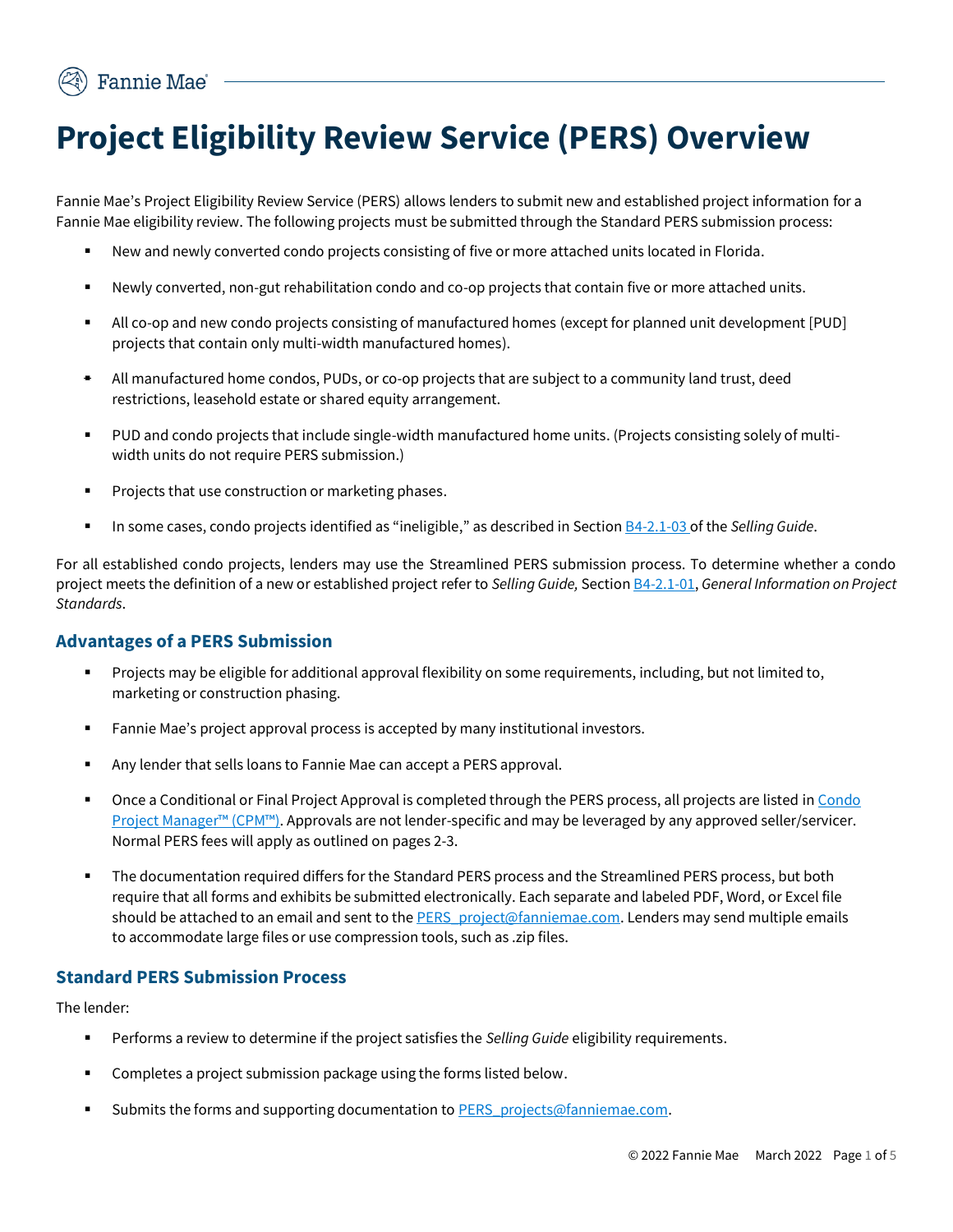The [forms](https://singlefamily.fanniemae.com/selling-servicing-guide-forms) and the supporting exhibits outlined in the *PERS Document Checklist* [\(Form 1030\)](https://selling-guide.fanniemae.com/Selling-Guide/Origination-thru-Closing/Subpart-B4-Underwriting-Property/Chapter-B4-2-Project-Standards/Section-B4-2-2-Project-Eligibility/1736880891/B4-2-2-06-Project-Eligibility-Review-Service-PERS-06-05-2018.htm?SearchType=coveo&_ga=2.74251984.371846695.1591893418-1211329737.1591893418) provide Fannie Mae with the necessary information to determine the acceptability of the condo, co-op, or PUD project:

- **Form 1030, [PERS Document Checklist](https://singlefamily.fanniemae.com/media/document/pdf/form-1030)** Includes a list of the Fannie Mae forms mentioned below and other required documents.
- **Eorm 1026, [Application for Project Approval](https://singlefamily.fanniemae.com/media/document/pdf/form-1026)** Provides detailed information on the project, developer(s), and marketing and management companies. The Lenders Summary and Recommendation section on page 3 must be completed.
- **Form 1029,** *[Warranty of Project Presales](https://singlefamily.fanniemae.com/media/document/pdf/form-1029)* Provides detailed information on units sold and occupancy information on the transactions.
- **Form 1054, [Warranty of Condominium Project Legal Documents](https://singlefamily.fanniemae.com/media/document/pdf/form-1054)** Provides opinion on the conformity of the legal documents to Fannie Mae guidelines.
- **Form 1051,** *[Project Development / Master Association Plan](https://singlefamily.fanniemae.com/media/document/pdf/form-1051) –* Provides information on the community if it is a part of a Master Association.
- **Form 1071,** *[Statement of Insurance](file:///C:/Users/e3ud6h/Downloads/1071%20(1).pdf) and Fidelity Coverage* Provides information on insurance policies and coverages.
- **Form 1081, [Final Certification of Substantial Project Completion](https://singlefamily.fanniemae.com/media/document/pdf/form-1081)** Provides status of construction: construction of the project, legal phase, or construction phase (must be substantially complete to obtain Fannie Mae approval).
- **Form 1078,** *[Project Eligibility Review Service Documents Checklist](https://singlefamily.fanniemae.com/media/document/pdf/form-1078) – Co-op Projects* Provides information specific to co-ops.
- **Form 1079,** *[Limited or Shared Equity Co-op Worksheet](https://singlefamily.fanniemae.com/media/document/pdf/form-1079)* Provides information on whether the project is a Limited or Shared Equity Co-op project. These are projects in which the co-op corporation places a limit on the amount of return a shareholder can receive when stock or shares are sold.

NO T E : *Fannie Mae does not review the insurance policies and relies on the lender's thorough review of those documents to determine eligibility.*

To ensure an efficient and thorough review of conditional approval documents, please submit your updated package when documentation for all requested conditions is met. Documentation should be sent t[o PERS\\_Projects@fanniemae.com](mailto:PERS_projects@fanniemae.com) with each document as a separate attachment (as opposed to one large PDF file). Each document should also be labeled and numbered, as listed on the Conditional Project Approval, so we can check them in and record their receipt as quickly as possible.

NO T E : *Incomplete submission packages will delay the decision.*

# **PERS Fees: Standard PERS Submission Process**

The lender will be invoiced the applicable PERS fee, as shown below.

#### **Request for initial submission of optional and mandatory reviews:**

- \$1,500 base fee for single-phase project
- \$2,500 base fee for multiple legal phase project
- \$1,000 additional one-time fee for marketing or construction phase approval

There are no fees associated with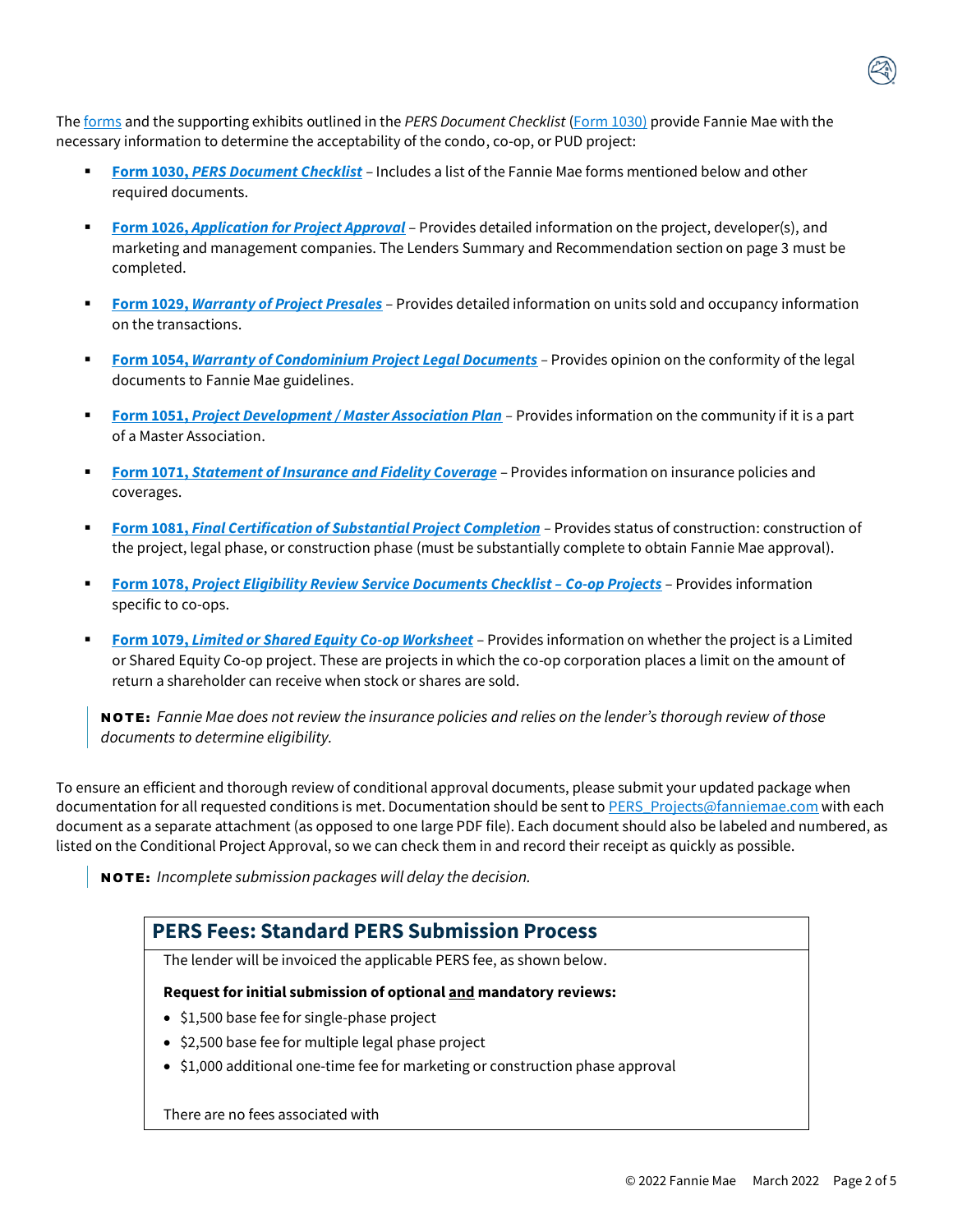- Extensions, or subsequent phases of, a Conditional or Final Project Approval
- Projects that include commercial or non-residential use greater than 35%
- Per unit counts

The applicable project review fee may be assessed regardless of the final decision.

NO T E : *We will charge a base fee if a Standard PERS project expires and there are no active phases on record 30 days after the final phase expires.*

# **Streamlined PERS Submission Process**

- The lender:
- Performs a review to determine if the project satisfies the *Selling Guide* eligibility requirements.
- Completes a project submission package using the forms listed below.
- Submits the forms and supporting documentation t[o PERS\\_projects@fanniemae.com.](mailto:PERS_projects@fanniemae.com)
- Supporting documentation includes the following:
- **Form 1091, A***[pplication for Approval of Established Project](https://singlefamily.fanniemae.com/media/document/pdf/form-1091) –* Describes any characteristic or feature of the project that does not comply with Fannie Mae requirements and provides a rationale for project approval, including any offsetting factors.
- **Form 1076, [The Condominium Project Questionnaire](https://singlefamily.fanniemae.com/media/document/pdf/form-1076)** Requires Full Review completed within the past 180 days. We will accept an HOA form that is substantially similar.
- An appraisal report for a representative unit in the project. This report must be prepared within 120 days of the PERS application and include photographs of the project, private streets, recreational amenities, parking, commercial space, and common areas.
- Current fiscal year's approved operating budget that reflects homeowners' association income and expenses.
- Reserve study completed within the past 24 months (required for projects that are not funding a minimum of a 10% dedicated expense allocation in the budget to a replacement reserve for the future repair/replacement of the project's major components).
- A list of all building unit addresses for the project.
- Once the project has been submitted to Fannie Mae, the reviewer may request additional information and/or documentation to complete the review of the project.

NO T E : *Incomplete submission packages will delay the decision.*

# **PERS Fees: Streamlined PERS Submission Process**

Effective May 1, 2017, the lender will be invoiced the applicable PERS fee, as shown below:

- For the initial PERS submission for an established condo project, the fee is \$500.
- For an extension of a Conditional or Final Project Approval, the fee is \$500.

The applicable project review fee may be assessed regardless of the final decision.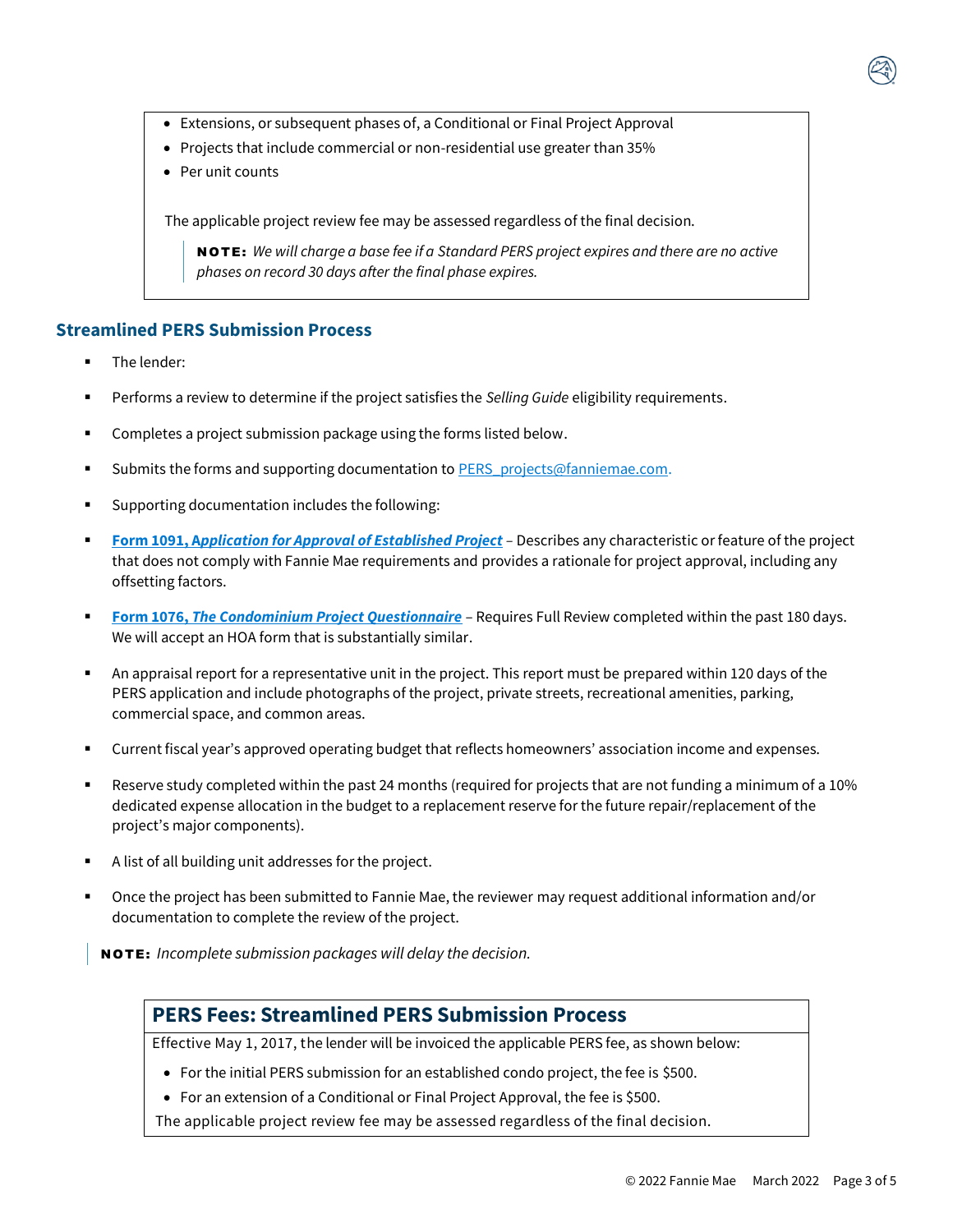

## **Approval Designations**

Upon review completion of a Standard or a Streamlined PERS submission, Fannie Mae will notify the lender via email with one of the following designations: Conditional Project Approval, Final Project Approval, Denial or Suspension of the Application.

- Conditional Project Approvals expire after nine months. Lenders may not deliver loans to Fannie Mae in projects with Conditional Project Approval. If the project is eligible for a lender-delegated Full Review, non-submitting lenders may choose to review the project themselves.
- Final Project Approvals expire after 18 months. Any approved seller/servicer may deliver loans to Fannie Mae in projects with a Final Project Approval.

NOTE: *In certain cases, Fannie Mae may set a shorter or longer approval period if circumstances indicate that a different period would be more appropriate.*

Before officially declining the approval of a project, Fannie Mae's Project Review Team will contact the lender to discuss its concerns with the specific project characteristics that prevented its approval. Lenders will have an opportunity to provide additional information to address concerns and potentially obtain project approval.

## **Requests for Additional Phase or Extension of a Conditional or Final Project Approval**

The lender is encouraged to submit a request for an extension to the Project Review Team via email to PERS projects@fanniemae.com at least 30 days prior to the current approval expiration date.

- If the original submission was completed using the Standard PERS process, the lender must submit:
	- $\circ$  1. Update[d Form 1026](https://singlefamily.fanniemae.com/media/document/pdf/form-1026) (for phase being added).
	- o 2. Updated Form[s 1029,](https://singlefamily.fanniemae.com/selling-servicing-guide-forms) [1054,](https://singlefamily.fanniemae.com/media/document/pdf/form-1054) [1071,](https://singlefamily.fanniemae.com/media/document/pdf/form-1071) and [1081.](https://singlefamily.fanniemae.com/media/document/pdf/form-1081)
	- o 3. Annexation document.
	- o 4. Public Offering Statement or Final Public Report.
	- o 5. Updated appraisal (if original is more than 120 days old).
	- o 6. Updated budget (if different year or build-out).
	- o 7. Street address list for all units in the project.
	- o 8. Maps (if updated).
- If the original submission process was completed using the Streamlined PERS process, the lender must submit all the documentation required for a Streamlined PERS submission.

Additional project-specific documentation may be required by Fannie Mae to address material changes that may have occurred in the project's financial, legal, or operational structure since it was originally approved.

#### **Resources**

- Listings of Fannie Mae-approved condo, co-op, and PUD projects are available in CPM.
- For more information about PERS, refer to the [Project Standards FAQs](https://singlefamily.fanniemae.com/media/5511/display) and the *[Fannie Mae Selling Guide](https://selling-guide.fanniemae.com/)* (see Chapter B4-2, Project Standards), or contact the Fannie Mae Project Review Team via [PERS\\_projects@fanniemae.com.](mailto:PERS_projects@fanniemae.com)